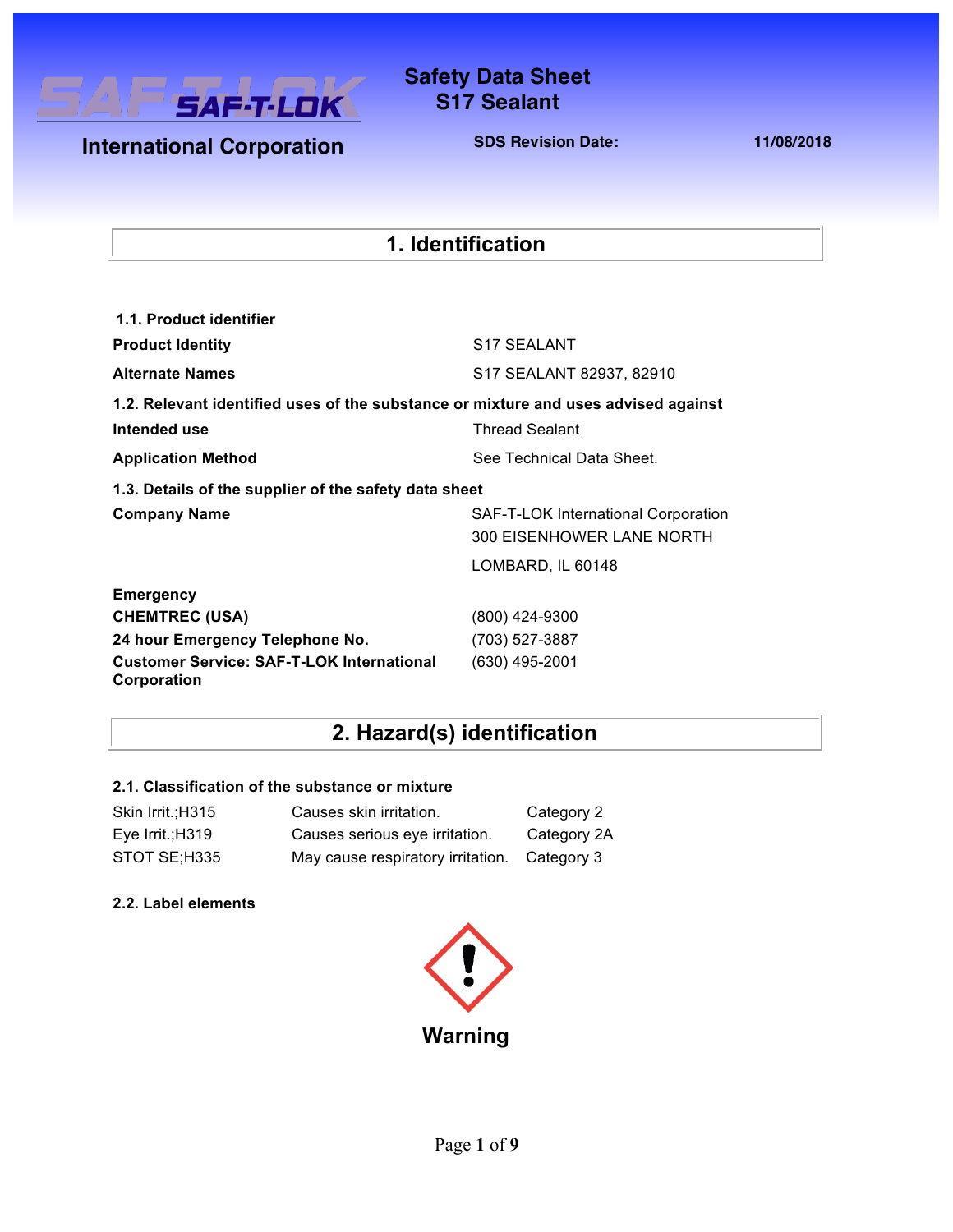

**SDS Revision Date: 11/08/2018**

### **International Corporation**

H315 Causes skin irritation.

H319 Causes serious eye irritation.

H335 May cause respiratory irritation.

#### **[Prevention]:**

P261 Avoid breathing dust / fume / gas / mist / vapors / spray.

P264 Wash thoroughly after handling.

P271 Use only outdoors or in a well-ventilated area.

P280 Wear protective gloves / eye protection / face protection.

#### **[Response]:**

P302+352 IF ON SKIN: Wash with plenty of soap and water.

P304+312 IF INHALED: Call a POISON CENTER or doctor / physician if you feel unwell.

P305+351+338 IF IN EYES: Rinse cautiously with water for several minutes. Remove contact lenses if present and easy to do - continue rinsing.

P321 Specific treatment (see information on this label).

P332+313 If skin irritation occurs: Get medical advice / attention.

P337+313 If eye irritation persists: Get medical advice / attention.

P362 Take off contaminated clothing and wash before reuse.

#### **[Storage]:**

P403+233 Store in a well ventilated place. Keep container tightly closed.

P405 Store locked up.

#### **[Disposal]:**

P501 Dispose of contents / container in accordance with local / national regulations.

### **3. Composition/information on ingredients**

This product contains the following substances that present a hazard within the meaning of the relevant State and Federal Hazardous Substances regulations.

| Ingredient/Chemical Designations                         | Weight % | <b>GHS Classification</b>                         | <b>Notes</b> |
|----------------------------------------------------------|----------|---------------------------------------------------|--------------|
| Ammonium hydroxide<br>0001336-21-6<br><b>CAS Number:</b> | 5 - 10   | <b>Skin Corr. 1B:H314</b><br>Aquatic Acute 1:H400 | [1           |

In accordance with paragraph (i) of §1910.1200, the specific chemical identity and/or exact percentage (concentration) of composition has been withheld as a trade secret.

[1] Substance classified with a health or environmental hazard.

[2] Substance with a workplace exposure limit.

[3] PBT-substance or vPvB-substance.

\*The full texts of the phrases are shown in Section 16.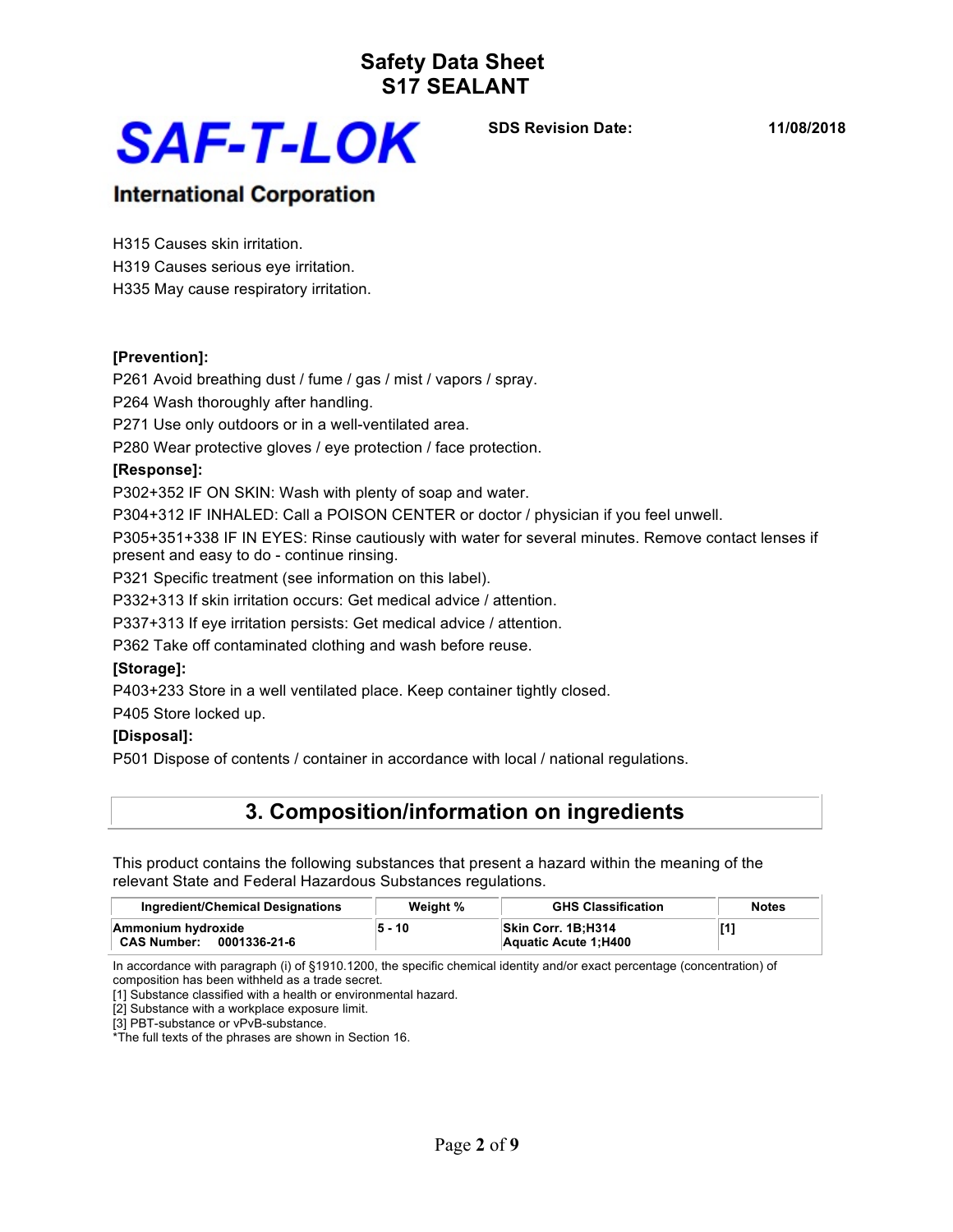

**SDS Revision Date: 11/08/2018**

### **International Corporation**

### **Section 4. First aid measures**

| 4.1. Description of first aid measures |                                                                                                                                                                                                                                            |
|----------------------------------------|--------------------------------------------------------------------------------------------------------------------------------------------------------------------------------------------------------------------------------------------|
| General                                | In all cases of doubt, or when symptoms persist, seek medical attention.<br>Never give anything by mouth to an unconscious person.                                                                                                         |
| <b>Inhalation</b>                      | Remove to fresh air, keep patient warm and at rest. If breathing is irregular<br>or stopped, give artificial respiration. If unconscious, place in the recovery<br>position and obtain immediate medical attention. Give nothing by mouth. |
| <b>Eyes</b>                            | Irrigate copiously with clean water for at least 15 minutes, holding the<br>eyelids apart and seek medical attention.                                                                                                                      |
| <b>Skin</b>                            | Remove contaminated clothing. Wash skin thoroughly with soap and water<br>or use a recognized skin cleanser.                                                                                                                               |
| Ingestion                              | If swallowed obtain immediate medical attention. Keep at rest. Do NOT<br>induce vomiting.                                                                                                                                                  |
|                                        | 4.2. Most important symptoms and effects, both acute and delayed                                                                                                                                                                           |
| <b>Overview</b>                        | No specific symptom data available.<br>Treat symptomatically. See section 2 for further details.                                                                                                                                           |
| <b>Inhalation</b>                      | May cause respiratory irritation.                                                                                                                                                                                                          |
| <b>Eyes</b>                            | Causes serious eye irritation.                                                                                                                                                                                                             |
| <b>Skin</b>                            | Causes skin irritation.                                                                                                                                                                                                                    |

### **Section 5. Fire-fighting measures**

#### **5.1. Extinguishing media**

Carbon Dioxide, Foam, Dry Chemicals.

#### **5.2. Special hazards arising from the substance or mixture**

Hazardous decomposition: Oxides of carbon, nitrogen & polymer hydrocarbons.

#### **5.3. Advice for fire-fighters**

As with all fires, wear positive pressure, self-contained breathing apparatus, (SCBA) with a full face piece and protective clothing. Persons without respiratory protection should leave area. Wear SCBA during clean-up immediately after fire. No smoking.

Air mask and procedures for fighting chemical fires. Do not inhale gases.

Avoid breathing dust / fume / gas / mist / vapors / spray.

#### **ERG Guide No.**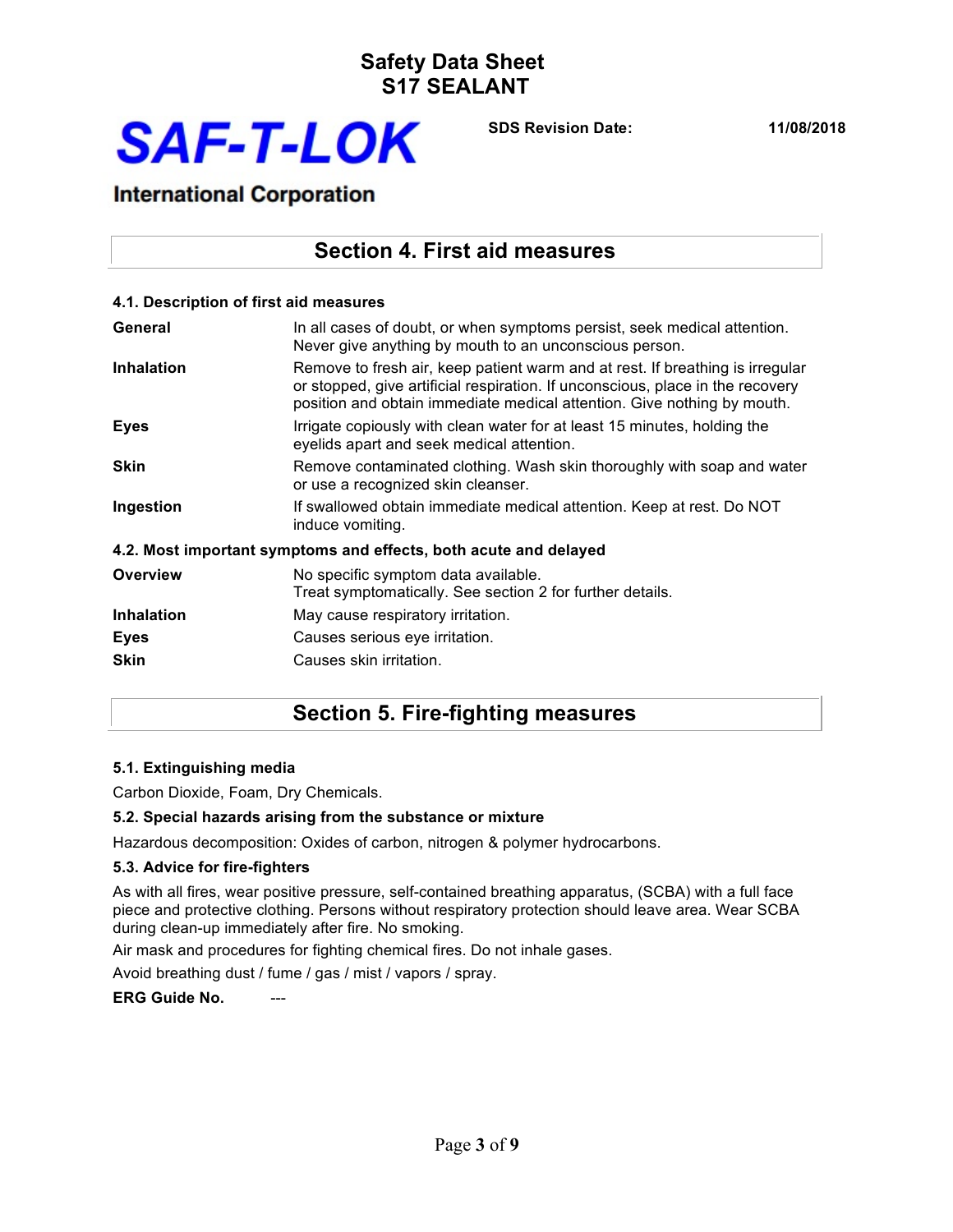

**SDS Revision Date: 11/08/2018**

### **International Corporation**

### **Section 6. Accidental release measures**

#### **6.1. Personal precautions, protective equipment and emergency procedures**

Put on appropriate personal protective equipment (see section 8).

#### **6.2. Environmental precautions**

Do not allow spills to enter drains or waterways.

Use good personal hygiene practices. Wash hands before eating, drinking, smoking or using toilet. Promptly remove soiled clothing and wash thoroughly before reuse.

### **6.3. Methods and material for containment and cleaning up**

Scoop up into waste container or soak up with absorbent material. Store in a closed container until disposal.

## **Section 7. Handling and storage**

#### **7.1. Precautions for safe handling**

Handle containers carefully to prevent damage and spillage.

Avoid contact with eyes, skin, and clothing. Avoid breathing vapors and mist.. Wash hands thoroughly at mealtime and end of shift. Keep area ventilated – do not smoke.

See section 2 for further details. - [Prevention]:

#### **7.2. Conditions for safe storage, including any incompatibilities**

Store in a cool location (60-80°F) in a well ventilated area away from sources of heat. Keep container tightly closed when not in use.

Incompatible materials: Acids can destabilize the product.

See section 2 for further details. - [Storage]:

#### **7.3. Specific end use(s)**

No data available.

### **Section 8. Exposure controls and personal protection**

#### **8.1. Control parameters**

| <b>Exposure</b>      |                    |               |                      |  |
|----------------------|--------------------|---------------|----------------------|--|
| CAS No.              | Ingredient         | <b>Source</b> | Value                |  |
| $ 0001336 - 21 - 6 $ | Ammonium hydroxide | <b>OSHA</b>   | No Established Limit |  |
|                      |                    | <b>ACGIH</b>  | No Established Limit |  |
|                      |                    | <b>NIOSH</b>  | No Established Limit |  |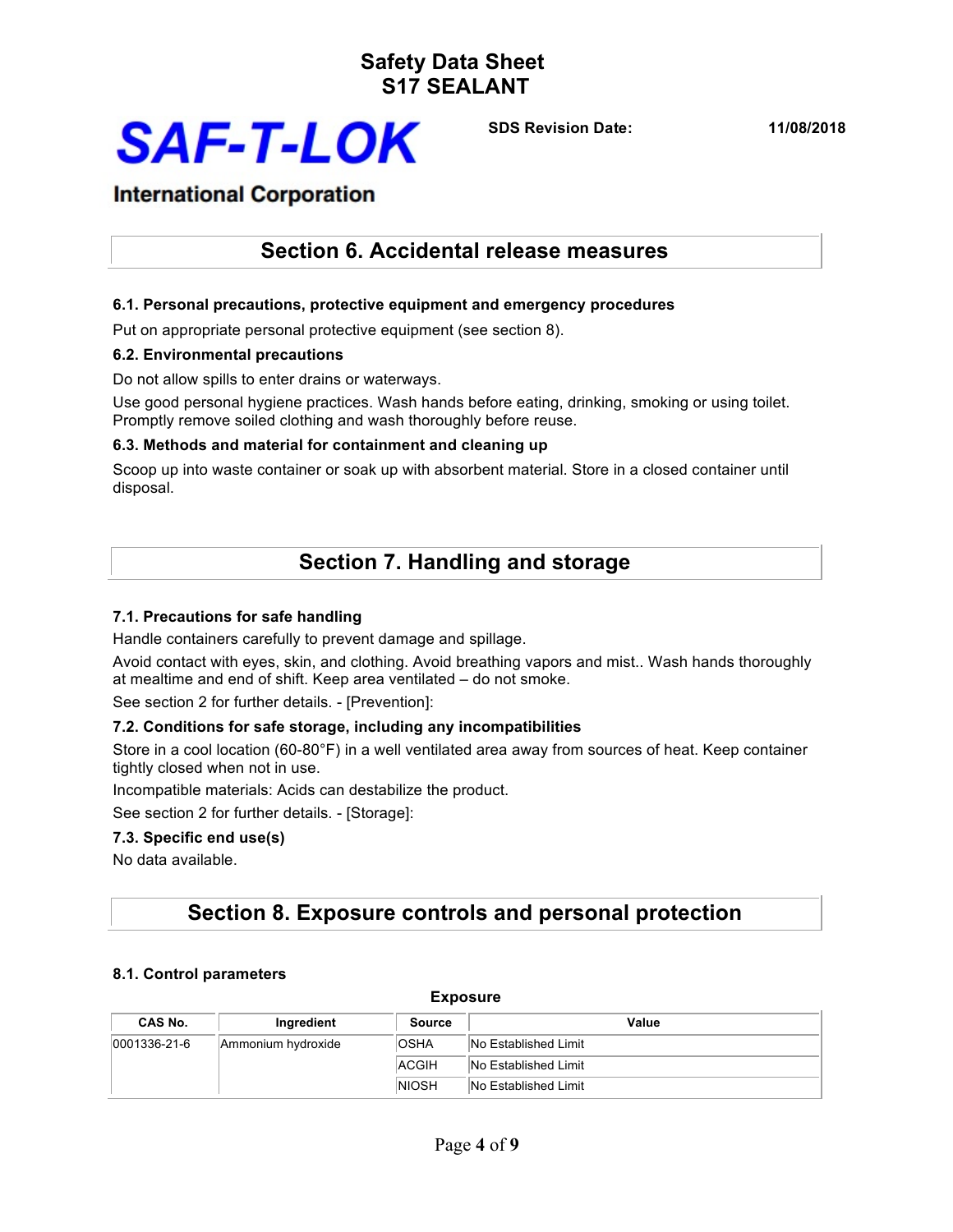

**SDS Revision Date: 11/08/2018**

# **International Corporation**

| 8.2. Exposure<br>controls             |                                                                                                                                                                                                                                                                                                                                           |
|---------------------------------------|-------------------------------------------------------------------------------------------------------------------------------------------------------------------------------------------------------------------------------------------------------------------------------------------------------------------------------------------|
| <b>Respiratory</b>                    | If workers are exposed to concentrations above the exposure limit they must<br>use the appropriate, certified respirators.                                                                                                                                                                                                                |
| <b>Eyes</b>                           | Wear safety glasses with side shields to protect the eyes. An eye wash station<br>is suggested as a good workplace practice.                                                                                                                                                                                                              |
| <b>Skin</b>                           | Wear PVC or rubber gloves to keep skin contact to a minimum. Refer to the<br>manufacturer's recommendations regarding the suitability of any gloves used.                                                                                                                                                                                 |
| <b>Engineering</b><br><b>Controls</b> | Provide adequate ventilation. Where reasonably practicable this should be<br>achieved by the use of local exhaust ventilation and good general extraction. If<br>these are not sufficient to maintain concentrations of particulates and any vapor<br>below occupational exposure limits suitable respiratory protection must be<br>worn. |
| <b>Other Work</b><br><b>Practices</b> | Use good personal hygiene practices. Wash hands before eating, drinking,<br>smoking or using toilet. Promptly remove soiled clothing and wash thoroughly<br>before reuse.                                                                                                                                                                 |

See section 2 for further details.

# **Section 9. Physical and chemical properties**

#### **9.1. Information on basic physical and chemical properties**

| <b>Appearance</b>                                            | White Liquid                        |
|--------------------------------------------------------------|-------------------------------------|
| Odor                                                         | Ammonia                             |
| Odor threshold                                               | Not determined                      |
| рH                                                           | N/A                                 |
| Melting point / freezing point                               | N/A                                 |
| Initial boiling point and boiling range                      | $212^{\circ}F$                      |
| <b>Flash Point</b>                                           | ND.                                 |
| <b>Evaporation rate (Ether = 1)</b>                          | < 1.0                               |
| <b>Flammability (solid, gas)</b>                             | Not Applicable                      |
| Upper/lower flammability or explosive limits                 | Lower Explosive Limit: 16.0%        |
|                                                              | <b>Upper Explosive Limit: 25.0%</b> |
| Vapor pressure (Pa)                                          | (mm Hg.): $<$ 17                    |
| <b>Vapor Density</b>                                         | $(Air = 1): > 1$                    |
| <b>Specific Gravity</b>                                      | 1.11                                |
| <b>Solubility in Water</b>                                   | Soluble                             |
| Partition coefficient n-octanol/water (Log Kow) Not Measured |                                     |
| <b>Auto-ignition temperature</b>                             | Not Measured                        |
| <b>Decomposition temperature</b>                             | Not Measured                        |
| Viscosity (cSt)                                              |                                     |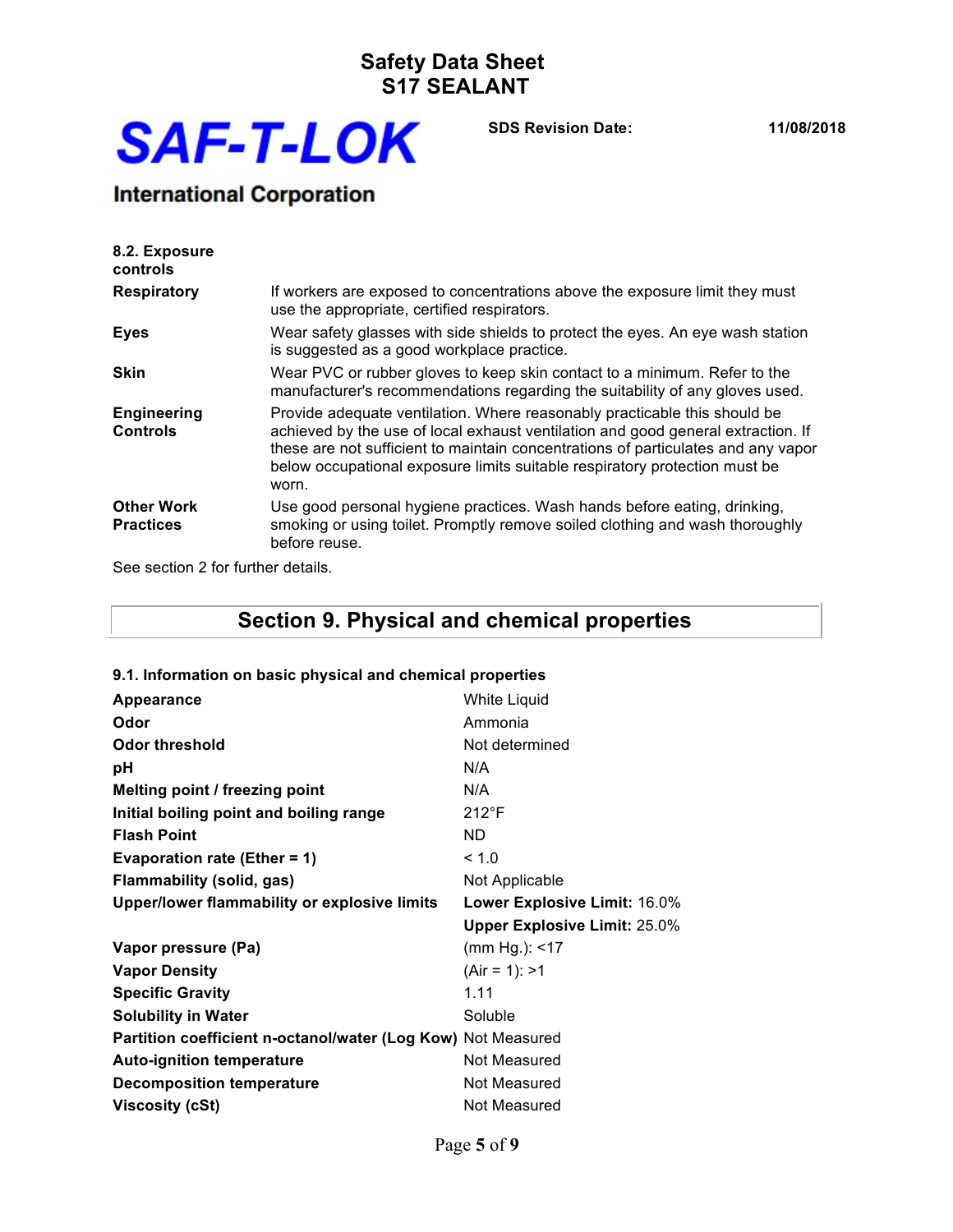

**SDS Revision Date: 11/08/2018**

### **International Corporation**

**VOC Content VOC Content** 

#### **9.2. Other information**

No other relevant information.

### **Section 10. Stability and reactivity**

#### **10.1. Reactivity**

Hazardous Polymerization will not occur.

#### **10.2. Chemical stability**

Stable under normal circumstances.

#### **10.3. Possibility of hazardous reactions**

No data available.

#### **10.4. Conditions to avoid**

No data available.

#### **10.5. Incompatible materials**

Acids can destabilize the product.

#### **10.6. Hazardous decomposition products**

Oxides of carbon, nitrogen & polymer hydrocarbons.

## **Section 11. Toxicological information**

#### **Acute toxicity**

Note: When no route specific LD50 data is available for an acute toxin, the converted acute toxicity point estimate was used in the calculation of the product's ATE (Acute Toxicity Estimate).

| Ingredient                       | Oral LD50.<br>mg/kg | Skin LD50.<br>ma/ka | Inhalation<br>Vapor LC50,<br>ma/L/4hr | Inhalation<br>Dust/Mist LC50.<br>ma/L/4hr | Inhalation<br>$^{\circ}$ Gas LC50.<br>ppm |
|----------------------------------|---------------------|---------------------|---------------------------------------|-------------------------------------------|-------------------------------------------|
| Ammonium hydroxide - (1336-21-6) | $---$               | $---$               | $---$                                 | $---$                                     | $---$                                     |

#### **Carcinogen Data**

| CAS No.          | Ingredient         | <b>Source</b> | Value                                                                    |
|------------------|--------------------|---------------|--------------------------------------------------------------------------|
| $ 0001336-21-6 $ | Ammonium hydroxide | <b>OSHA</b>   | Regulated Carcinogen: No                                                 |
|                  |                    | <b>NTP</b>    | Known: No: Suspected: No                                                 |
|                  |                    | <b>IARC</b>   | Group 1: No; Group 2a: No; Group 2b: No; Group<br>$ 3:$ No: Group 4: No: |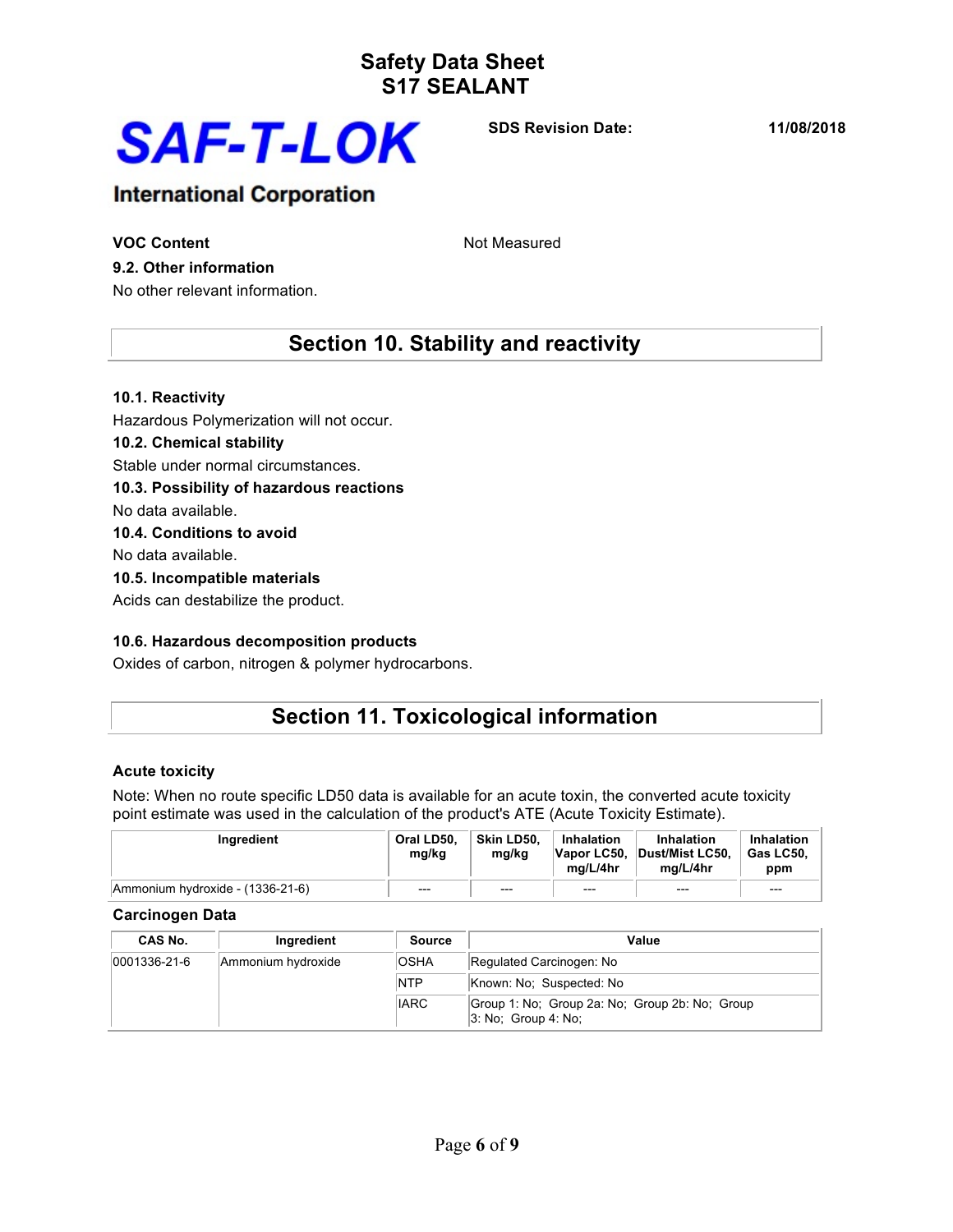

**SDS Revision Date: 11/08/2018**

# **International Corporation**

| <b>Classification</b>         | Category | <b>Hazard Description</b>         |
|-------------------------------|----------|-----------------------------------|
| Acute toxicity (oral)         |          | Not Applicable                    |
| Acute toxicity (dermal)       |          | Not Applicable                    |
| Acute toxicity (inhalation)   |          | Not Applicable                    |
| Skin corrosion/irritation     | 2        | Causes skin irritation.           |
| Serious eye damage/irritation | 2        | Causes serious eye irritation.    |
| Respiratory sensitization     |          | Not Applicable                    |
| Skin sensitization            |          | Not Applicable                    |
| Germ cell mutagenicity        |          | Not Applicable                    |
| Carcinogenicity               |          | Not Applicable                    |
| Reproductive toxicity         |          | Not Applicable                    |
| STOT-single exposure          | 3        | May cause respiratory irritation. |
| STOT-repeated exposure        |          | Not Applicable                    |
| Aspiration hazard             |          | Not Applicable                    |

# **Section 12. Ecological information**

#### **12.1. Toxicity**

Toxic to aquatic life

### **Aquatic Ecotoxicity**

| Ingredient                       | 96 hr LC50 fish. | 48 hr EC50 crustacea. | ErC50 algae,  |
|----------------------------------|------------------|-----------------------|---------------|
|                                  | ma/l             | mg/l                  | mg/l          |
| Ammonium hydroxide - (1336-21-6) | Not Available    | Not Available         | Not Available |

#### **12.2. Persistence and degradability**

There is no data available on the preparation itself.

#### **12.3. Bioaccumulative potential**

Not Measured

#### **12.4. Mobility in soil**

No data available.

#### **12.5. Results of PBT and vPvB assessment**

This product contains no PBT/vPvB chemicals.

#### **12.6. Other adverse effects**

No data available.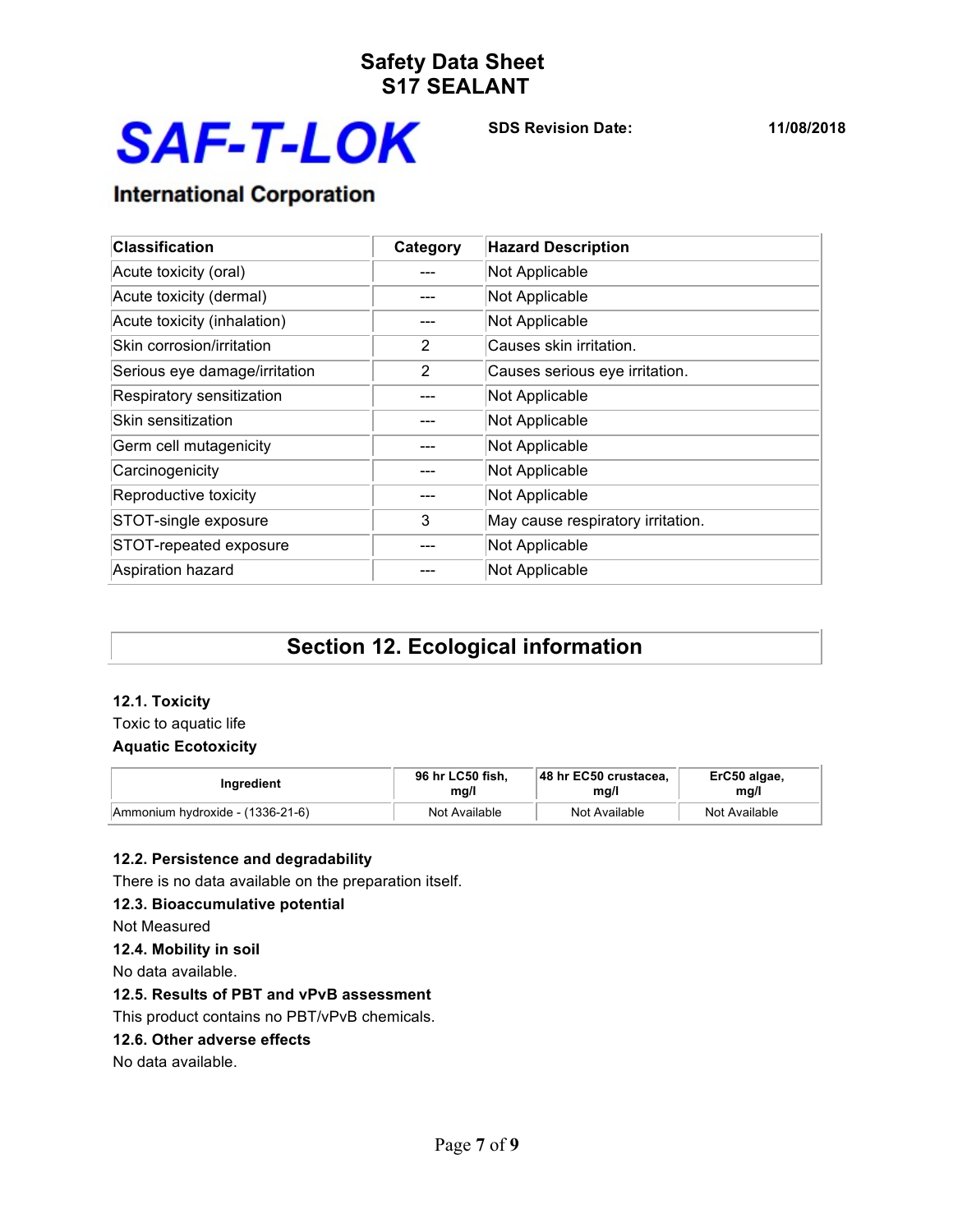

**SDS Revision Date: 11/08/2018**

### **International Corporation**

### **Section 13. Disposal considerations**

#### **13.1. Waste treatment methods**

Observe all federal, state and local regulations when disposing of this substance.

### **Section 14. Transport information**

|                                     | <b>DOT (Domestic Surface</b><br>Transportation) | IMO / IMDG (Ocean<br>Transportation)                               | <b>ICAO/IATA</b>                    |
|-------------------------------------|-------------------------------------------------|--------------------------------------------------------------------|-------------------------------------|
| 14.1. UN number                     | Not Regulated                                   | Not Regulated                                                      | Not Regulated                       |
| 14.2. UN proper<br>shipping name    | Not Regulated                                   | Not Regulated                                                      | Not Regulated                       |
| 14.3. Transport hazard<br>class(es) | <b>DOT Hazard Class: Not</b><br>Applicable      | <b>IMDG: Not Applicable</b><br><b>Sub Class: Not</b><br>Applicable | <b>Air Class: Not</b><br>Applicable |
| 14.4. Packing group                 | Not Applicable                                  | Not Applicable                                                     | Not Applicable                      |
| <b>14.5. Environmental hazards</b>  |                                                 |                                                                    |                                     |
| <b>IMDG</b>                         | Marine Pollutant: No;                           |                                                                    |                                     |

### **14.6. Special precautions for user**

No further information

### **Section 15. Regulatory information**

| <b>Regulatory</b>                | The regulatory data in Section 15 is not intended to be all-inclusive, only     |
|----------------------------------|---------------------------------------------------------------------------------|
| <b>Overview</b>                  | selected regulations are represented.                                           |
| <b>Toxic Substance</b>           | All components of this material are either listed or exempt from listing on the |
| <b>Control Act (TSCA)</b>        | TSCA Inventory.                                                                 |
| US EPA Tier II<br><b>Hazards</b> | Fire: No                                                                        |
|                                  | <b>Sudden Release of Pressure: No</b>                                           |

**Reactive:** No

**Immediate (Acute):** Yes

**Delayed (Chronic):** No

#### **EPCRA 302 Extremely Hazardous:**

To the best of our knowledge, there are no chemicals at levels which require reporting under this statute.

#### **EPCRA 313 Toxic Chemicals:**

To the best of our knowledge, there are no chemicals at levels which require reporting under this